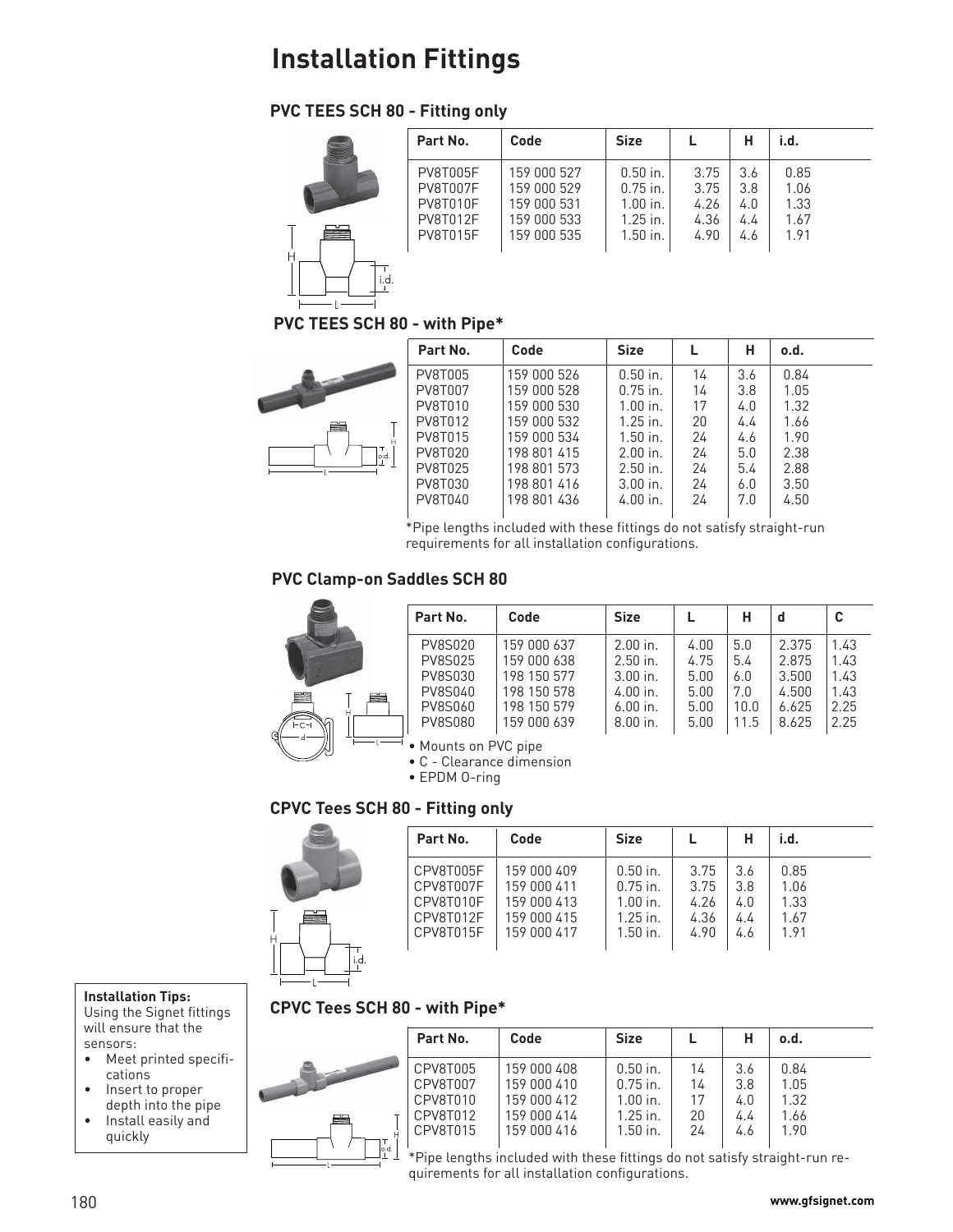# **BSP PVC-U Tee Fittings**

| • These fittings are only available from your local George Fischer sales off |
|------------------------------------------------------------------------------|
|                                                                              |

## **BSP PVC-U Saddle Fittings**



| Part No.   Code |                                                                                                        | <b>Size</b>                                                               | $\mathsf{D}$ | H   H1 |  |                  |  |
|-----------------|--------------------------------------------------------------------------------------------------------|---------------------------------------------------------------------------|--------------|--------|--|------------------|--|
|                 | PVAS030 198 150 550<br>PVAS040   198 150 551<br>PVAS060   198 150 554   6.0 in.   39   224   339   120 | $ 3.0 \text{ in.}   39   175   255   105$<br>$ 4.0$ in. $ 39 184 264 105$ |              |        |  | 90<br>110<br>160 |  |
|                 |                                                                                                        |                                                                           |              |        |  |                  |  |

• EPDM Gasket

• These fittings are only available from your local George Fischer sales office



# **PP Clamp-On Saddle Fittings**

| Part No.                       | Code                       | <b>Size</b>      |              |       | .o.d                 |              |
|--------------------------------|----------------------------|------------------|--------------|-------|----------------------|--------------|
| <b>PPS100</b><br><b>PPS120</b> | 159 000 693<br>159 000 694 | 10 in.<br>12 in. | 7.04<br>9.68 | 18.18 | 16.75 10.75<br>12.75 | 2.25<br>2.25 |

• Buna Nitrile O-ring



**PVC Glue-On Saddle Fittings SCH 80**



| Part No.       | Code        | <b>Size</b> | W   | н    | o.d.  |      |
|----------------|-------------|-------------|-----|------|-------|------|
| <b>PV8S100</b> | 159 000 695 | 10 in.      | 9.0 | 5.43 | 10.75 | 2.25 |
| <b>PV8S120</b> | 159 000 696 | 12 in.      | 9.0 | 5.15 | 12.75 | 2.25 |

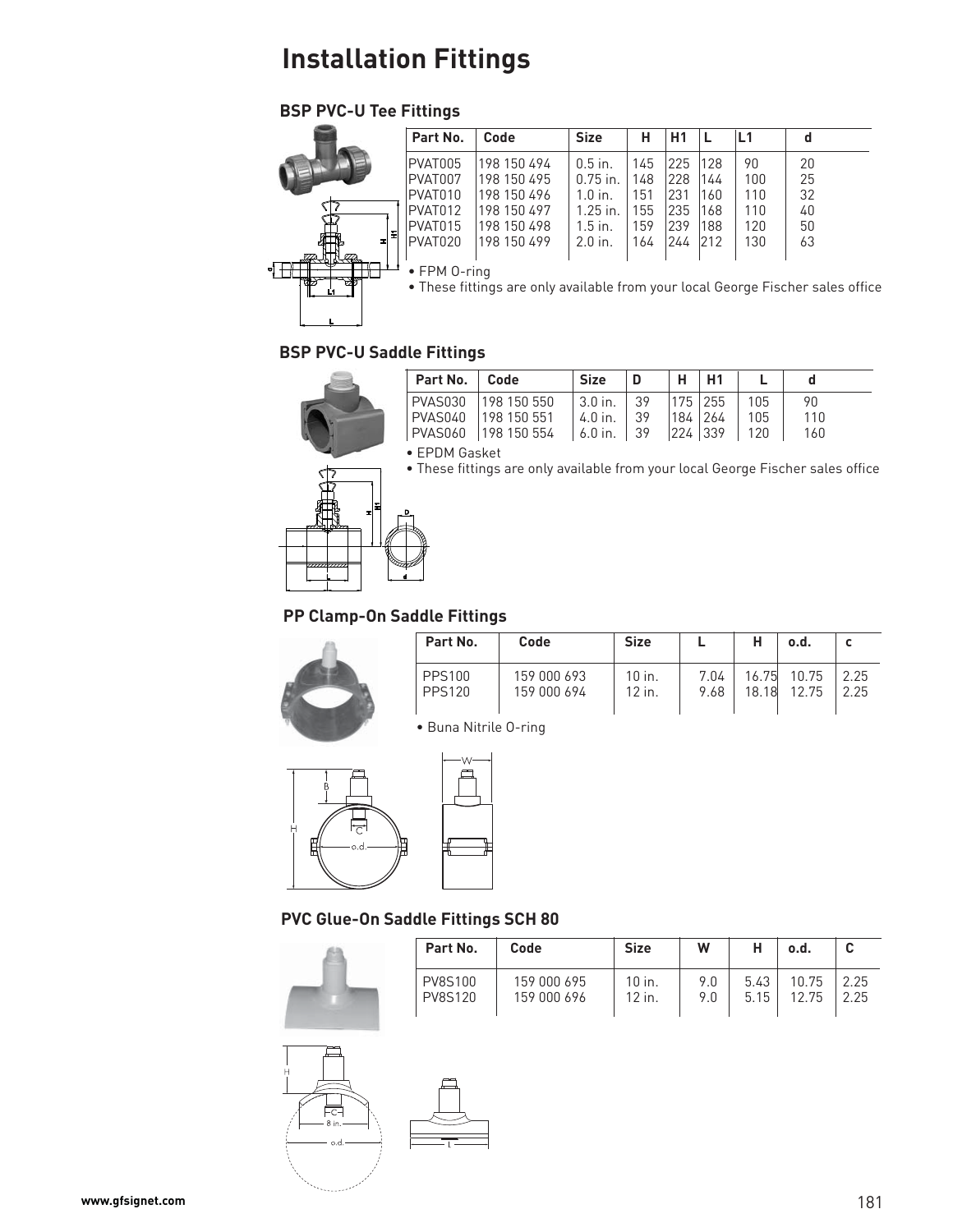## **Carbon Steel Threaded Tees with NPT Threads**



|    | Part No. | Code        | <b>Size</b><br>(NPT) |     | н   |
|----|----------|-------------|----------------------|-----|-----|
|    | CS4T005  | 198 801 459 | $0.50$ in.           | 3.6 | 4.0 |
|    | CS4T007  | 198 801 460 | $0.75$ in.           | 3.6 | 4.2 |
|    | CS4T010  | 198 801 461 | $1.00$ in.           | 3.6 | 4.2 |
|    | CS4T012  | 198 801 462 | $1.25$ in.           | 3.8 | 4.5 |
| ▆▆ | CS4T015  | 198 801 419 | $1.50$ in.           | 4.1 | 4.8 |
|    | CS4T020  | 198 801 463 | $2.00$ in.           | 4.9 | 5.3 |
|    |          |             |                      |     |     |

• PVDF insert - all sizes

• For use with SCH 40 metal pipe(ASTM)

• PTFE wetted material. Consult factory for available options.

### **Copper Sweat-on Tee with PVDF insert**



|   | Part No. | Code        | <b>Size</b> |      |      | i.d. |  |
|---|----------|-------------|-------------|------|------|------|--|
|   | CUKT005  | 198 801 687 | $0.50$ in.  | 3.15 | 3.57 | 0.62 |  |
|   | CUKT007  | 198 801 688 | $0.75$ in.  | 2.96 | 3.52 | 0.87 |  |
|   | CUKT010  | 198 801 689 | $1.00$ in.  | 3.23 | 3.80 | 1.12 |  |
|   | CUKT012  | 198 801 690 | $1.25$ in.  | 4.16 | 4.12 | 1.38 |  |
|   | CUKT015  | 198 801 691 | $1.50$ in.  | 4.43 | 4.34 | 1.63 |  |
| ▇ | CUKT020  | 198 801 418 | $2.00$ in.  | 5.31 | 4.86 | 2.11 |  |
|   |          |             |             |      |      |      |  |

• No insert up to 1 in., over 1 in. - PVDF insert

• For use with copper pipe (SCH K)

• PTFE wetted material. Consult factory for available options.

## **Galvanized Iron Threaded Tee with NPT Threads and PVDF insert**



|   | Part No. | Code        | <b>Size</b> | <b>NPT</b> |      | н    |  |
|---|----------|-------------|-------------|------------|------|------|--|
|   | IR4T010  | 198 801 421 | $1.00$ in.  | 1.0        | 3.4  |      |  |
|   | IR4T012  | 198 801 422 | $1.25$ in.  | 1.25       | 3.56 | 4.34 |  |
|   | IR4T015  | 198 801 423 | $1.50$ in.  | 1.50       | 3.75 | 4.67 |  |
| 当 | IR4T020  | 198 801 424 | $2.00$ in.  | 2.0        | 3.90 | 5.05 |  |
|   |          |             |             |            |      |      |  |

• PVDF insert - all sizes

• For use with SCH 40 metal pipe (ASTM)

• PTFE wetted material. Consult factory for available options.

### **316 SS (1.4401) Threaded Tees with NPT Threads with PVDF insert**



|      | Part No.         | Code        | <b>Size</b><br>(NPT) |     | н   |  |
|------|------------------|-------------|----------------------|-----|-----|--|
|      | CR4T005          | 198 801 554 | $0.50$ in.           | 3.6 | 4.0 |  |
|      | CR4T007          | 198 801 555 | $0.75$ in.           | 3.6 | 4.2 |  |
|      | CR4T010          | 198 801 556 | $1.00$ in.           | 3.6 | 4.2 |  |
|      | CR4T012          | 198 801 783 | $1.25$ in.           | 3.8 | 4.5 |  |
| н    | CR4T015          | 198 801 784 | $1.50$ in.           | 4.1 | 4.8 |  |
| Inpt | CR4T020          | 198 801 785 | $2.00$ in.           | 4.9 | 5.3 |  |
|      | $\sum_{i=1}^{n}$ | $\cdots$    |                      |     |     |  |

• PVDF insert - all sizes

• For use with SCH 40 metal pipe (ASTM)

• PTFE wetted material. Consult factory for available options.

### **Brass Threaded Tee with NPT Threads and PVDF insert**



|   | Part No. | Code        | <b>Size</b> | <b>NPT</b> |      | н    |
|---|----------|-------------|-------------|------------|------|------|
| ≝ | BR4T010  | 198 801 770 | $1.00$ in.  | 1.0        | 3.36 | 4.09 |
|   | BR4T012  | 198 801 771 | $1.25$ in.  | 1.25       | 3.42 | 4.42 |
|   | BR4T015  | 198 801 772 | $1.50$ in.  | 1.50       | 3.46 | 4.70 |
|   | BR4T020  | 198 801 773 | $2.00$ in.  | 2.0        | 3.68 | 5.19 |

• PVDF insert - all sizes

• For use with SCH 40 metal pipe (ASTM)

• PTFE wetted material. Consult factory for available options.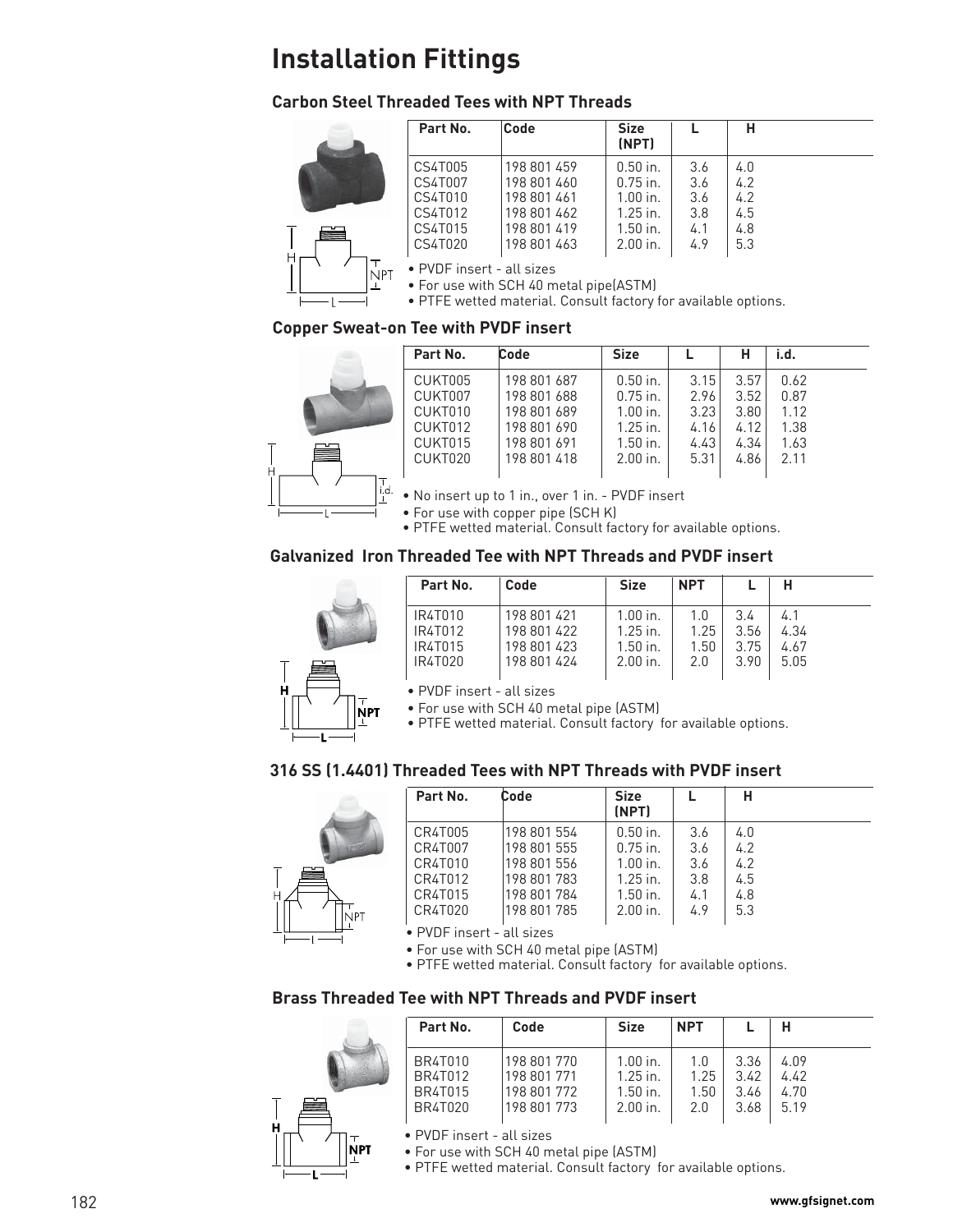## **Carbon Steel Weld-on Weldolets**



 $FC-I$ 

| Part No. | Code        | <b>Size</b> | н    | W    | C    |
|----------|-------------|-------------|------|------|------|
| CS4W025  | 198 801 464 | $2.50$ in.  | 2.96 | 2.50 | 1.44 |
| CS4W030  | 198 801 557 | $3.00$ in.  | 2.90 | 2.55 | 1.44 |
| CS4W040  | 198 801 552 | $4.00$ in.  | 2.75 | 2.50 | 1.44 |
| CS4W050  | 198 801 465 | $5.00$ in.  | 3.50 | 3.98 | 2.25 |
| CS4W060  | 198 801 553 | $6.00$ in   | 3.50 | 4.00 | 2.25 |
| CS4W080  | 198 801 574 | $8.00$ in.  | 3.50 | 4.00 | 2.25 |
| CS4W100  | 198 801 575 | $10.0$ in.  | 3.50 | 4.00 | 2.25 |
| CS4W120  | 198 801 576 | $12.0$ in.  | 3.50 | 7.00 | 2.25 |

• C - Clearance dimension

• Up to 8 in. - PVDF insert, over 8 in. - PVC insert

• For use with SCH40 metal pipe (ASTM)

• PTFE wetted material. Consult factory for available options.

### **Brass Brazolet with PVDF insert**



ŀс ١٨.

| Part No. | <b>Code</b> | <b>Size</b> | W    | н    | C     |
|----------|-------------|-------------|------|------|-------|
| BR4B025  | 198 801 794 | $2.5$ in.   | 2.50 | 2.96 | 1.438 |
| BR4B030  | 198 801 795 | $3.0$ in.   | 2.55 | 2.90 | 1.438 |
| BR4B040  | 198 801 796 | $4.0$ in.   | 2.50 | 2.75 | 1.438 |
| BR4B050  | 198 801 797 | $5.0$ in.   | 3.50 | 3.98 | 2.25  |
| BR4B060  | 198 801 798 | $6.0$ in.   | 3.50 | 4.00 | 2.25  |
| BR4B080  | 198 801 799 | $8.0$ in.   | 3.50 | 4.00 | 2.25  |
| BR4B100  | 198 801 800 | $10.0$ in.  | 3.50 | 4.00 | 2.25  |
| BR4B120  | 198 801 801 | $12.0$ in.  | 3.50 | 7.00 | 2.25  |
|          |             |             |      |      |       |

• C - Clearance dimension

• Up to 8 in. - PVDF insert, over 8 in. - PVC insert

• For use with copper pipe (SCH 40 ASTM)

• PTFE wetted material. Consult factory for available options.

### **316 SS (1.4401) Weldolets with PVDF insert**



 $FC-I$  $W$ 

| Part No.                   | Code                       | <b>Size</b>              | W            | н            | C            |  |
|----------------------------|----------------------------|--------------------------|--------------|--------------|--------------|--|
| CR4W025<br>CR4W030         | 198 801 786<br>198 801 787 | $2.50$ in.<br>$3.00$ in. | 2.96<br>2.90 | 2.50<br>2.55 | 1.44<br>1.44 |  |
| CR4W040<br>CR4W050         | 198 801 788<br>198 801 789 | $4.00$ in.<br>$5.00$ in. | 2.50<br>3.50 | 2.75<br>3.98 | 1.44<br>2.25 |  |
| CR4W060                    | 198 801 790                | $6.00$ in.               | 3.50         | 4.00         | 2.25         |  |
| CR4W080<br>CR4W100         | 198 801 791<br>198 801 792 | $8.00$ in.<br>$10.0$ in. | 3.50<br>4.00 | 4.00<br>3.50 | 2.25<br>2.25 |  |
| CR4W120<br>$-11 - 1 - 0 =$ | 198 801 793<br>DUPF:       | $12.0$ in.               | 7.00         | 3.50         | 2.25         |  |

• Up to 8 in. - PVDF insert, over 8 in. - PVC insert

• For use with SCH 40 metal pipe (ASTM)

• C - Clearance dimension

• PTFE wetted material. Consult factory for available options.

#### **Iron Strap-on Saddle**



|          | Part No.           | Code                       | <b>Size</b>              | н          | o.d.         | o.d.         | C            |
|----------|--------------------|----------------------------|--------------------------|------------|--------------|--------------|--------------|
|          |                    |                            |                          |            | min          | max          |              |
|          | IR8S020<br>IR8S025 | 198 801 425<br>198 801 426 | $2.00$ in.<br>$2.50$ in. | 5.5<br>5.5 | 2.35<br>2.44 | 2.56<br>2.91 | 1.44<br>1.44 |
|          | IR8S030<br>IR8S040 | 198 801 427<br>198 801 420 | $3.00$ in.<br>$4.00$ in. | 6.5<br>7.5 | 2.97<br>3.74 | 3.54<br>4.55 | 1.44<br>1.44 |
|          | IR8S050            | 198 801 429                | $5.00$ in.               | 9.0        | 4.74         | 5.63         | 2.25         |
|          | IR8S060            | 198 801 430                | $6.00$ in.               | 10.5       | 5.94         | 6.70         | 2.25         |
| 昷<br>FCF | IR8S080            | 198 801 431                | $8.00$ in.               | 12.0       | 7.69         | 8.72         | 2.25         |
|          | IR8S100            | 198 801 432                | $10.0$ in.               | 18.0       | 10.64        | 12.12        | 2.25         |
| o.d.     | IR8S120            | 198 810 433                | $12.0$ in.               | 20.0       | 12.62        | 14.32        | 2.25         |

- C Clearance dimension
- Up to 8 in. PVDF insert, over 8 in. PVC insert
- Buna Nitrile O-ring
- For use with SCH 80 metal pipe (ASTM)
- PTFE wetted material. Consult factory for available options.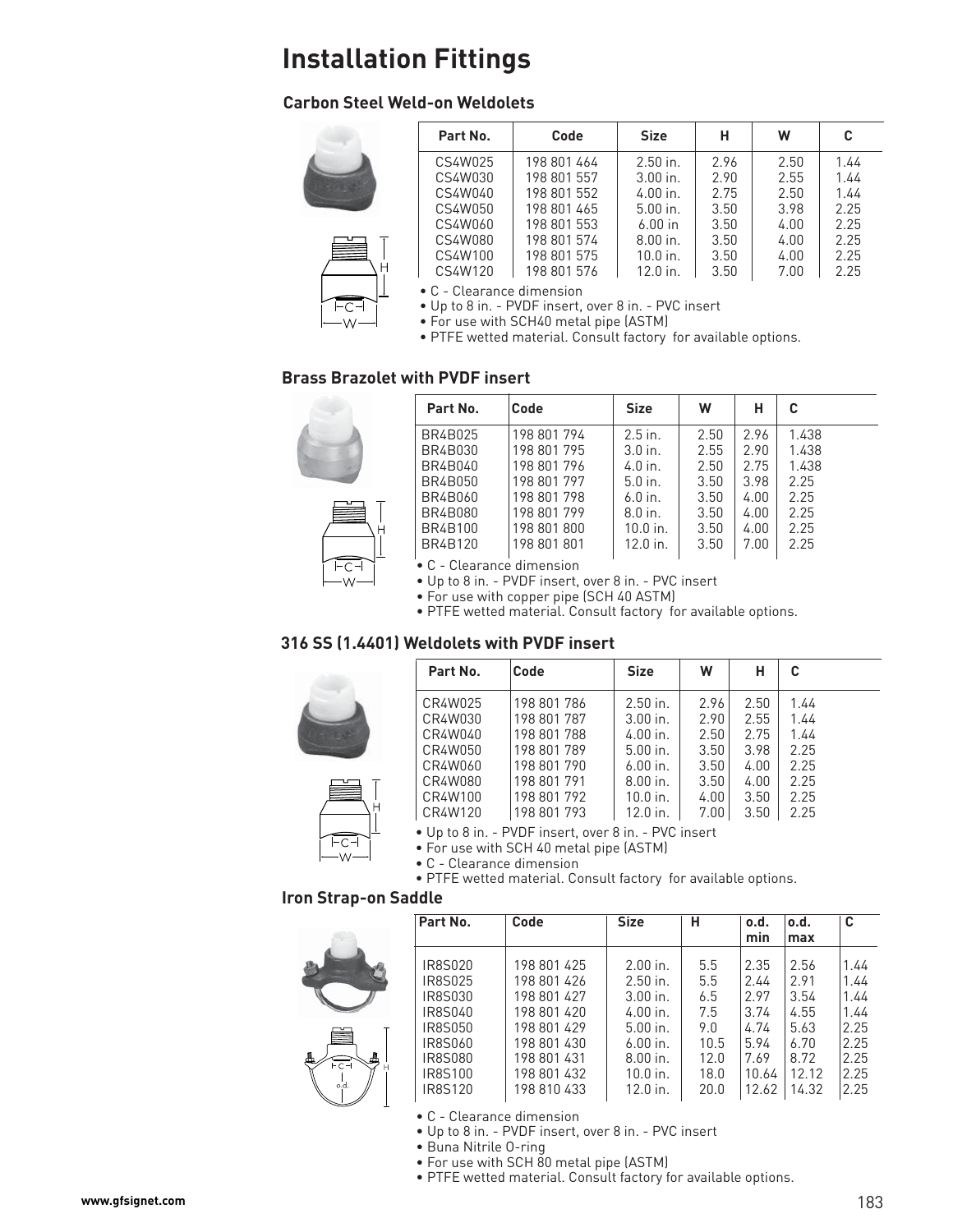# **Fiberglass Glue-on Tees**



| Part No. | Code        | <b>Size</b> |     |     | ı.d. |
|----------|-------------|-------------|-----|-----|------|
| FPT015   | 159 000 446 | $1.50$ in.  | 5.5 | 4.7 | 192  |
| FPT020   | 159 000 447 | 2.00 in.    | 77  | 8.0 | 2.38 |

• PVDF insert - all sizes

• PTFE wetted material. Consult factory for available options.

## **Fiberglass Glue-on Saddles**



| Part No.      | Code        | <b>Size</b> |      | н   | o.d.  |      |
|---------------|-------------|-------------|------|-----|-------|------|
| <b>FPS030</b> | 159 000 441 | $3.00$ in.  | 5.9  | 4.5 | 3.50  | 1.44 |
| <b>FPS040</b> | 159 000 442 | $4.00$ in.  | 8.0  | 4.5 | 4.50  | 1.44 |
| <b>FPS060</b> | 159 000 443 | $6.00$ in.  | 8.0  | 6.5 | 6.62  | 2.25 |
| <b>FPS080</b> | 198 801 417 | $8.00$ in.  | 10.0 | 8.0 | 8.62  | 2.25 |
| <b>FPS100</b> | 159 000 444 | $10.0$ in.  | 12.0 | 8.5 | 10.75 | 2.25 |
| <b>FPS120</b> | 159 000 445 | $12.0$ in.  | 12 በ | 8.5 | 12.75 | 2.25 |

• C - Clearance dimension

• Up to 8 in. - PVDF insert, over 8 in. - PVC

• Mounts on fiberglass pipe

• PTFE wetted material. Consult factory for available options.

## **JIS PVC-U Tee Fittings**



| <b>EPDM</b>              | <b>FPM</b>                                    | <b>DN</b>               | н    | H1              |      |     |     |
|--------------------------|-----------------------------------------------|-------------------------|------|-----------------|------|-----|-----|
| 1705 072 111 705 072 121 |                                               | 15 mm   145   225   468 |      |                 |      | 90  | 22  |
|                          | 705 072 112   705 072 122   20 mm   148   228 |                         |      |                 | 1144 | 100 | 26  |
| 1705 072 113 705 072 123 |                                               | 25 mm                   | 1151 | 231             | 160  | 110 | -32 |
|                          | 1705 072 114 705 072 124                      | i 32 mm                 |      | 155   235   168 |      | 110 | 38  |
|                          | 1705 072 1151705 072 125                      | i 40 mm                 | 159  | 239             | 1188 | 120 | 48  |
|                          | 1705 072 116 705 072 126                      | 50 mm                   | 1164 | 244 212         |      | 130 | -60 |
|                          |                                               |                         |      |                 |      |     |     |

• Choice FPM or EPDM O-ring

• These fittings are only available from the George Fischer sales office in Japan.

• Appearance varies in DN 15mm

## **JIS PVC-U Tee Fittings (Flange Type)**



| Code        | <b>DN</b>             | D   | DF  | DP   |      |
|-------------|-----------------------|-----|-----|------|------|
| 705 072 171 | $65 \, \mathrm{mm}$   | 76  | 175 | 140  | 57.2 |
| 705 072 172 | $80 \text{ mm}$       | 89  | 185 | 150  | 56.8 |
| 705 072 173 | $100 \text{ mm}$      | 114 | 210 | 175  | 56.9 |
| 705 072 174 | $125 \text{ mm}$      | 140 | 250 | 210  | 82.0 |
| 705 072 175 | 150 mm l              | 165 | 280 | 240  | 77.8 |
| 705 072 176 | $200$ mm $\textsf{I}$ | 216 | 330 | 290  | 71.6 |
| 705 072 177 | $250$ mm              | 267 |     | 1355 | 64 A |

• These fittings are only available from the George Fischer sales office in Japan.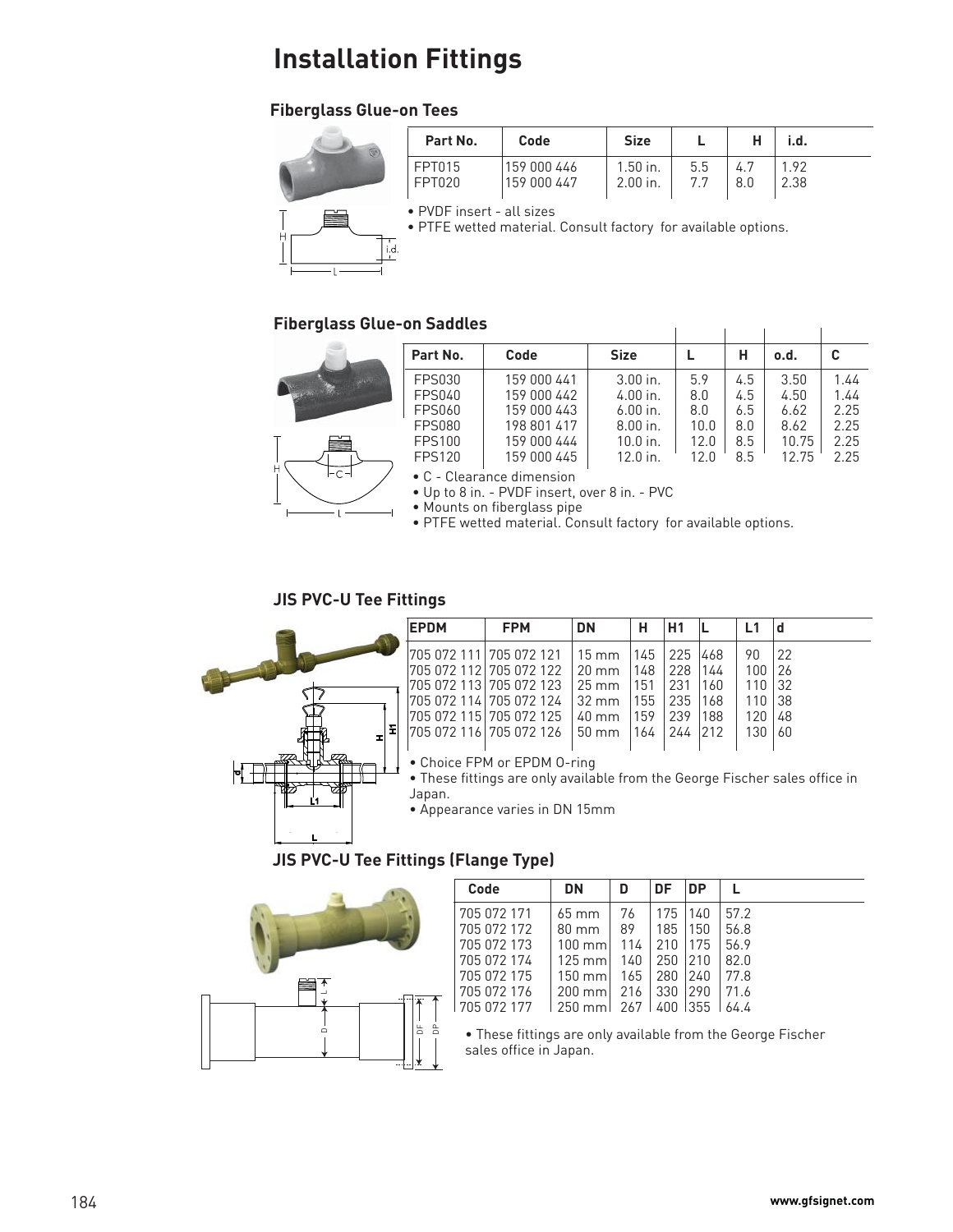# **Metalex Socket Weld Mini-Tap (1.4401)**



W

i.d.

| Part No.                            | Code                                      | <b>Size</b>                            |                   | W                    | н                 | i.d.                    |
|-------------------------------------|-------------------------------------------|----------------------------------------|-------------------|----------------------|-------------------|-------------------------|
| P526-2005<br>P526-2007<br>P526-2010 | 198 840 501<br>198 840 502<br>198 840 503 | $0.50$ in.<br>$0.75$ in.<br>$1.00$ in. | 2.0<br>2.0<br>2.0 | 2.4<br>$2.4^{\circ}$ | 3.0<br>3.0<br>3.0 | 0.850<br>1.060<br>1.325 |

•For use with SS pipe



H

L

|   | Part No.                | Code                       | <b>Size</b>              | W            | н            | C              |
|---|-------------------------|----------------------------|--------------------------|--------------|--------------|----------------|
|   | P526-2012<br>P526-2015  | 159 000 494                | $1.25$ in.               | 1.66         | 2.25         | 1.062          |
|   | P526-2020               | 198 840 506<br>159 000 495 | $1.50$ in.<br>$2.00$ in. | 1.66<br>1.66 | 2.20<br>2.17 | 1.062<br>1.062 |
|   | P526-2025<br>P526-2030  | 159 000 496<br>159 000 497 | $2.50$ in.<br>$3.00$ in. | 1.66<br>1.66 | 2.10<br>2.0  | 1.062<br>1.062 |
|   | P526-2040               | 159 000 498                | $4.00$ in.               | 1.66         | 1.95         | 1.062          |
|   | P526-2050<br>IP526-2060 | 159 000 499<br>159 000 500 | $5.00$ in.<br>$6.00$ in. | 1.66<br>1.66 | 1.83<br>1.75 | 1.062<br>1.062 |
| Н | P526-2080               | 159 000 501                | $8.00$ in.               | 1.66         | 1.56         | 1.062          |
|   | P526-2100<br>P526-2120  | 159 000 502<br>159 000 503 | $10.0$ in.<br>$12.0$ in. | 1.66<br>1.66 | 1.35<br>1.15 | 1.062<br>1.062 |
|   | • For use with SS pipe  |                            |                          |              |              |                |

• Gasket Klinger C4401 Thermoseal

## **Metalex Strap-On Saddle (1.4401)**





|          | Part No.   | Code        | <b>Size</b> | н     | W    | o.d.<br>min. | o.d.<br>max. |
|----------|------------|-------------|-------------|-------|------|--------------|--------------|
|          | P526-1020  | 159 000 484 | $2.00$ in.  | 7.0   | 5.5  | 2.35         | 2.56         |
|          | P526-1025  | 159 000 485 | $2.50$ in.  | 7.0   | 5.5  | 2.44         | 2.91         |
|          | P526-1030  | 159 000 486 | $3.00$ in   | 7.5   | 6.0  | 2.97         | 3.54         |
|          | P526-1040  | 159 000 487 | $4.00$ in.  | 8.0   | 7.0  | 3.74         | 4.55         |
|          | P526-1050  | 159 000 488 | $5.00$ in.  | 10.0  | 8.0  | 4.74         | 5.63         |
|          | P526-1060  | 159 000 489 | $6.00$ in.  | 10.5  | 9.5  | 5.94         | 6.70         |
|          | IP526-1080 | 159 000 490 | $8.00$ in.  | 12.75 | 12.0 | 7.69         | 8.72         |
| -------- | P526-1100  | 159 000 491 | $10.00$ in. | 14.5  | 15.0 | 10.64        | 12.12        |
|          | P526-1120  | 159 000 492 | $12.00$ in. | 17.0  | 17.0 | 12.62        | 14.32        |

• Buna Nitrile O-ring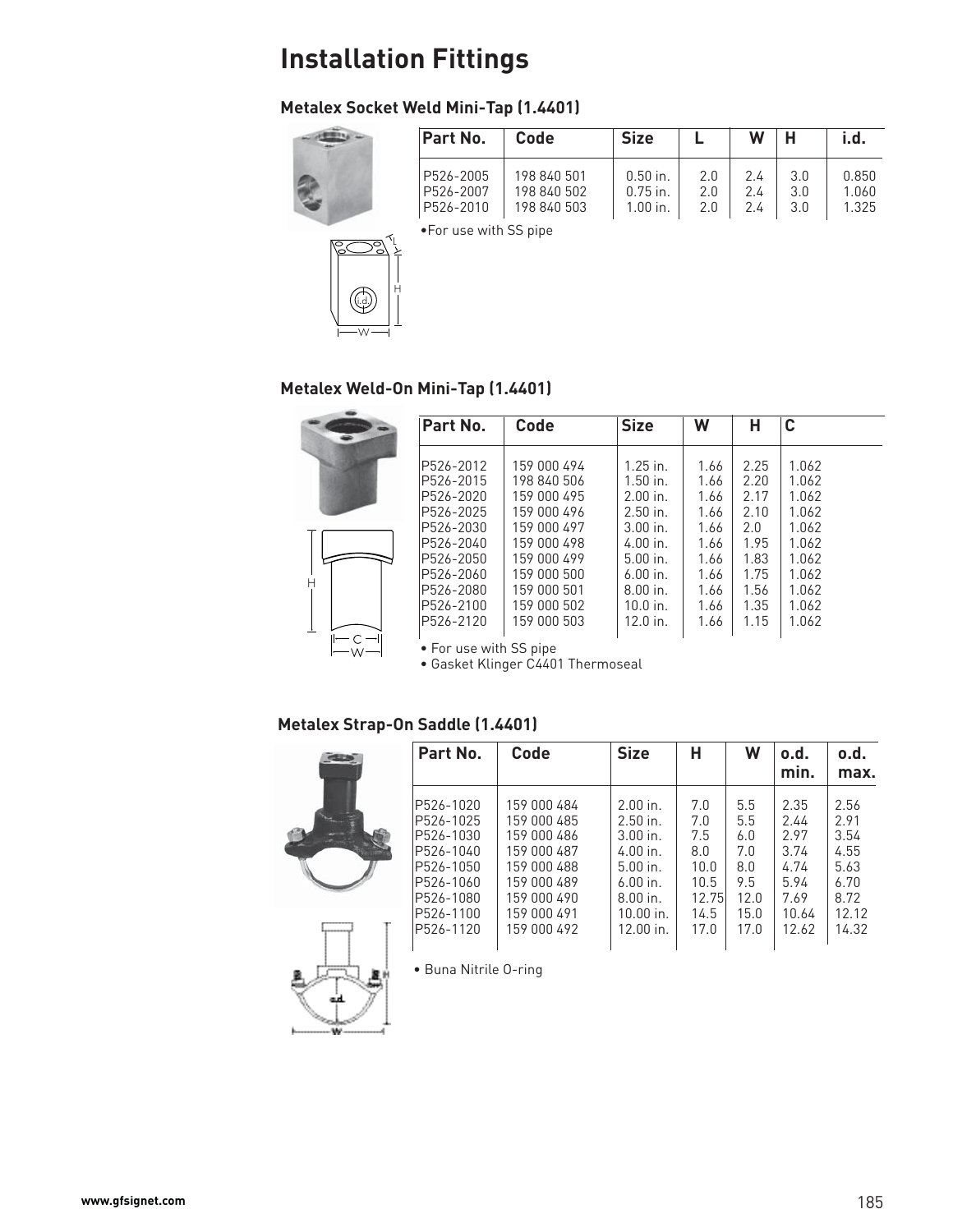# **Metric PVC-U Tee Fittings**

|    | Part No.     | Code        | <b>DN</b>       | н   | H1  |     | L1  | đ                                                                               |
|----|--------------|-------------|-----------------|-----|-----|-----|-----|---------------------------------------------------------------------------------|
|    | PVMT005      | 198 150 480 | $15 \text{ mm}$ | 145 | 225 | 128 | 90  | 20                                                                              |
|    | PVMT007      | 198 150 481 | $20 \text{ mm}$ | 148 | 228 | 144 | 100 | 25                                                                              |
|    | PVMT010      | 198 150 482 | $25 \text{ mm}$ | 151 | 231 | 160 | 110 | 32                                                                              |
|    | PVMT012      | 198 150 483 | 32 mm           | 155 | 235 | 168 | 110 | 40                                                                              |
|    | PVMT015      | 198 150 484 | 40 mm           | 159 | 239 | 188 | 120 | 50                                                                              |
| E  | PVMT020      | 198 150 485 | $50 \text{ mm}$ | 164 | 244 | 212 | 130 | 63                                                                              |
|    | • FPM 0-ring |             |                 |     |     |     |     |                                                                                 |
| Ľ1 |              |             |                 |     |     |     |     | • These fittings are only available from your local George Fischer sales office |
|    |              |             |                 |     |     |     |     |                                                                                 |

## **Metric PP Union Tee Fittings**



| Part No. | Code        | <b>DN</b>       |     | н   |    |
|----------|-------------|-----------------|-----|-----|----|
| PPMT005  | 198 150 522 | $15 \text{ mm}$ | 128 | 97  | 20 |
| PPMT007  | 198 150 523 | $20 \text{ mm}$ | 142 | 105 | 25 |
| PPMT010  | 198 150 524 | $25 \text{ mm}$ | 156 | 110 | 32 |
| PPMT012  | 198 150 525 | $32 \text{ mm}$ | 160 | 120 | 40 |
| PPMT015  | 198 150 526 | $40 \text{ mm}$ | 176 | 130 | 50 |
| PPMT020  | 198 150 527 | $50 \text{ mm}$ | 194 | 146 | 63 |

•Socket fusion equipment is required to install PVDF and PP union tees. • FPM O-rings

# **Metric PVDF Union Tee Fittings**



| Part No. | Code        | <b>DN</b>           |     | н   |    |
|----------|-------------|---------------------|-----|-----|----|
| SFMT005  | 198 150 529 | $15 \text{ mm}$     | 128 | 97  | 20 |
| SFMT007  | 198 150 530 | $20 \text{ mm}$     | 142 | 105 | 25 |
| SFMT010  | 198 150 531 | $25 \, \mathrm{mm}$ | 156 | 110 | 32 |
| SFMT012  | 198 150 532 | 32 mm               | 160 | 120 | 40 |
| SFMT015  | 198 150 533 | 40 mm               | 176 | 130 | 50 |
| SFMT020  | 198 150 534 | $50 \text{ mm}$     | 194 | 146 | 63 |
|          |             |                     |     |     |    |

• Socket fusion equipment is required to install PVDF and PP union tees. • FPM O-rings

### **Metric PVC-U Saddle Fittings**

| Part No.        | Code                | <b>DN</b>            | D  | н   | H1  |     |     |  |
|-----------------|---------------------|----------------------|----|-----|-----|-----|-----|--|
| IPVMS025        | 198 150 538         | $65 \text{ mm}$      | 30 | 170 | 250 | 105 | 75  |  |
|                 | PVMS030 198 150 539 | $80 \text{ mm}$      | 39 | 175 | 255 | 105 | 90  |  |
| IPVMS040        | 198 150 540         | $100 \text{ mm}$ 39  |    | 184 | 264 | 105 | 110 |  |
| PVMS060         | 198 150 543         | $150 \text{ mm}$ 139 |    | 224 | 339 | 120 | 160 |  |
|                 | PVMS080 198 150 545 | $200 \text{ mm}$ 39  |    | 251 | 366 | 120 | 225 |  |
|                 |                     |                      |    |     |     |     |     |  |
| $CDOMC = L + L$ |                     |                      |    |     |     |     |     |  |

• EPDM Gasket

• These fittings are only available from your local George Fischer sales office